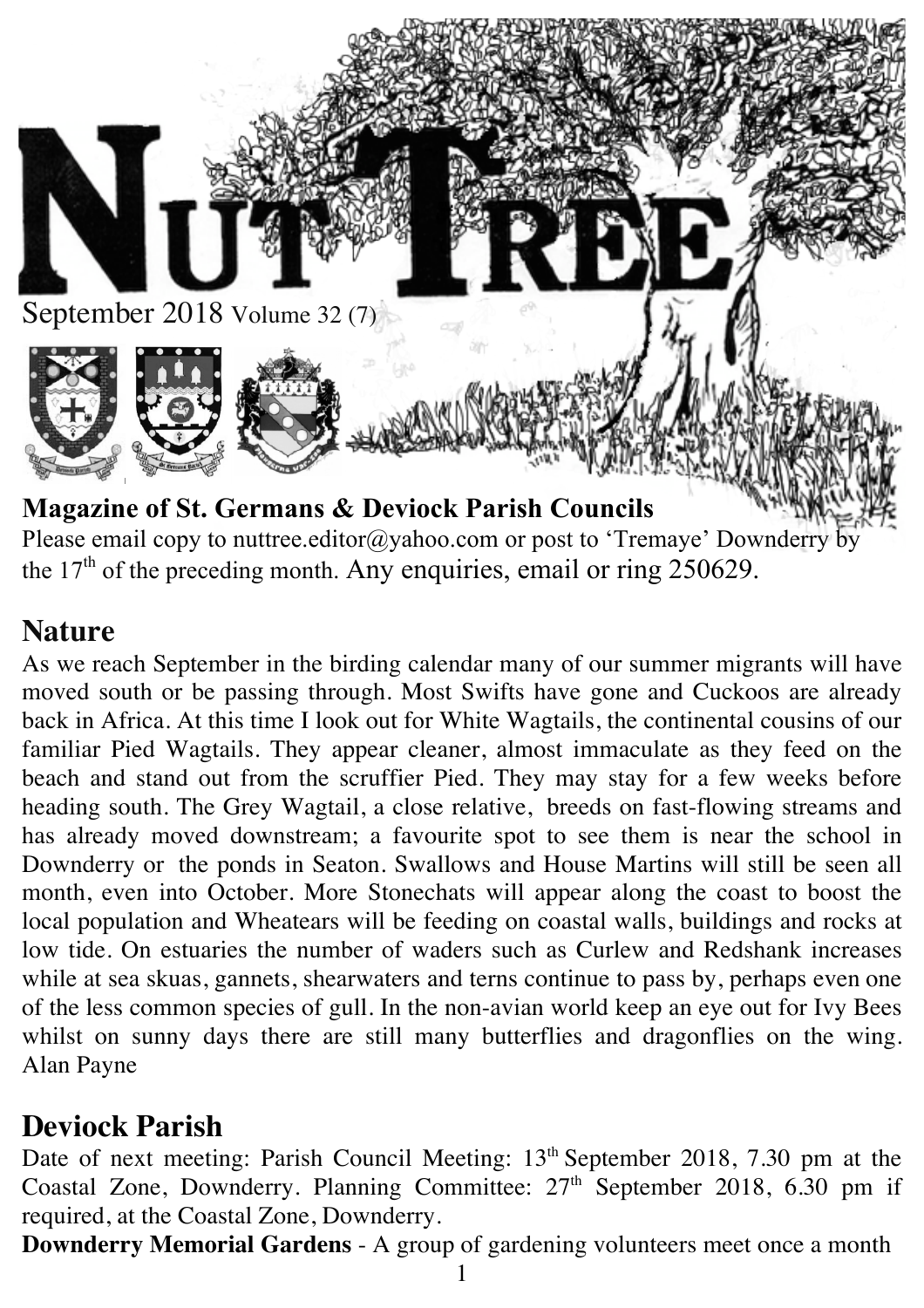on Saturday mornings 10 am  $-12$  noon to help maintain and improve these gardens which are a great local asset. Please come along and join in. The List of Dates for 2018:  $-8$ <sup>th</sup> September & 13<sup>th</sup> October.

**Local Neighbourhood Plan** meetings normally take place at the Coastal Zone, Downderry on the first Thursday of the month at 7.30pm. All are welcome to attend The Deviock Parish Office is at:-The Vestry, St. Nicolas Church, Downderry PL11 3LE Tel. No. 01503 250 052 Email: clerk.deviockpc@btinternet.com

Opening hours are:- Weds: 2 – 4pm, Thursdays: 9am – 12 www.deviockparish.org.uk (Agendas and Minutes are available on the website) Tim Pullin – Parish Clerk

## **St Germans Parish**

As school time returns the Council are investing in the Play parks to make them fit for the next years. This means that the Treland Playground will be shut for a few days as the impact surfaces around the swings and slide are removed and replaced. Work is scheduled to start in the middle of September. Notices will be put up before work starts. Tideford Play area has a new horse all the way from Norway and more works are being planned. If you have any suggestions for use of the gap on the site where the skate ramp was please let us know by either contacting your Councillor or use the email address found on the web site. The emails and web site are under review and will be changed soon to comply better with Data Protection rules.

Parking in the villages is becoming more of a problem as the number of cars on the road continues to increase. The road layouts were fine when the largest vehicles were horse and carts doing 8 miles per hour. During the Autumn we are proposing to get the views of residents on the problem. We are planning to use maps etc in each Village Hall to gather opinions before looking for solutions.

7<br>Гомен <u>hag oll</u>

CORNWALL

#### **News from Cornwall - Jesse Foot**

**COUNCIL** Serving as a Cornwall Councillor involves two main roles; first, councillors have a duty to their local divisions and second to the community at large across Cornwall. My role as chair of the Licensing Act Committee covers both local and Cornwall wide concerns. When making decisions on licensing matters, the committee has a duty to promote the 4 licensing objectives - 1) The Prevention of Crime and Disorder, 2) Public Safety, 3) The Prevention of Public Nuisance, and 4) The Protection of Children from Harm. As well as promoting these objectives, the committee has to take heed of the views of other responsible authorities including the police, fire department, environmental health, and other interested parties like local businesses and residents. If any of these responsible or interested parties makes a representation regarding a licensing application, the matter is brought before the committee. In order to promote the 4 licensing objectives, the committee may impose appropriate and reasonable conditions covered by the Licensing Act. Under the act, Cornwall Council grants licenses to festivals like Boardmasters in Newquay. Boardmasters is the largest of its kind in the area with a capacity of roughly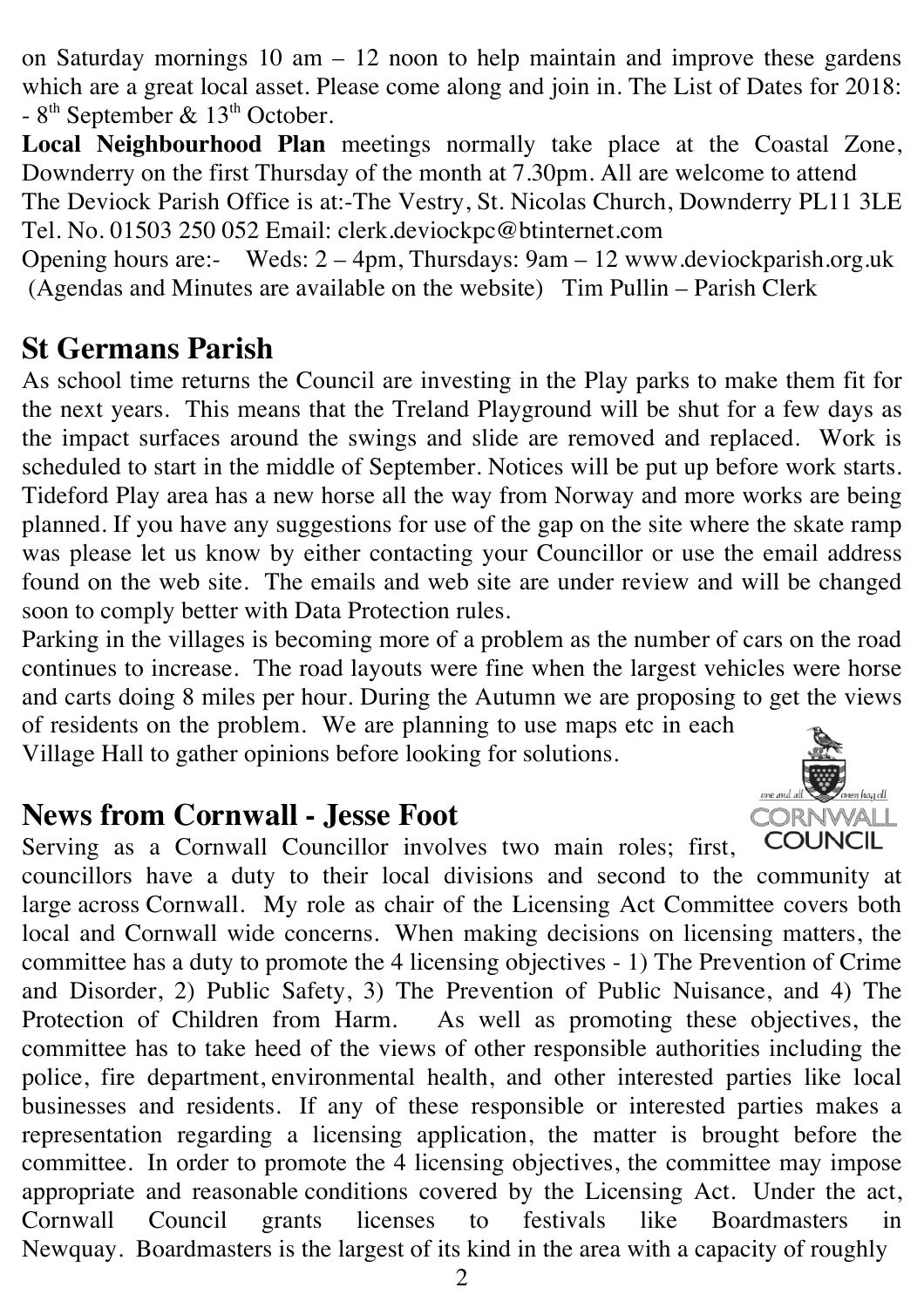50,000. The organisers of Boardmasters are very keen to promote the licensing objectives and work hard all year round to ensure the festival is a success for artists, attendees, and the surrounding community. In 2017, I visited the festival and was struck by the very young demographic in attendance. Most were under the age of 18, and I wanted to make sure all were doing their best to protect children from harm at the festival. Festival welfare is a big concern for the organisers leading them to increase the number of welfare staff at this year's event. While this increase in welfare staffing was welcome, I was still concerned for the wellbeing of the young crowd especially in light of a number of drug deaths in the area. My concern led me to The Loop - "The Loop is a not for profit Community Interest Company established in 2013 which provides drug safety testing, welfare and harm reduction services at nightclubs, festivals and other leisure events." While requiring The Loop to attend isn't necessarily something that can be conditioned under the licensing act, I hope that having The Loop at festivals will be seen as recommended best practice. I contacted the Loop at the beginning of the year asking if they would be at Boardmasters this year - they will only attend festivals with the support of the Police department. At the time, Devon and Cornwall police did not support the Loop approach; however, I kept the conversation going with officers, members, organisers, the police, and the Loop. Following a number of recent drug death tragedies and medical emergencies in Cornwall, the police changed their position, contacting me at the end of July, about a month before Boardmasters. With police support, Festival Organisers, Safer Cornwall, Cornwall Council and others - The Loop very quickly put together a team to attend Boardmasters where they provided anonymous drug-testing, counselling, and harm-reduction services with great success. They tested and destroyed a host of different drug samples sold on site, provided counselling for hundreds of young people, and put out warnings of some very dangerous drugs being mis-sold to this vulnerable festival group. Boardmasters 2018 was perhaps the most successful to date, and The Loop were part of that success. Having The Loop at Boardmasters reduced harm, prevented medical emergencies, and caused many young people to change their minds about how or if they would take any drugs they had been sold. For more information about the Loop, here is their website - www.wearetheloop.org - or get in touch and I would be happy to discuss with you personally. As always, I am here to help with any Cornwall Council related concerns - jesse.foot@cornwallcouncillors.org.uk or 07449372274. Gwella, Jesse"

#### **St Luke's Hospice Tour de Moor 2018**

Sunday 30<sup>th</sup> September.

A charity cycling event on Dartmoor in aid of St Luke's Hospice, Plymouth. For the fourth year running Chris & Gail Brett will be taking part and hope to collect as many sponsors as possible.By kind permission of Kim & Richard we will put a sponsor form in the shop in Downderry or alternatively you can sponsor us using the following link; https://www.justgiving.com/fundraising/CGBrett Thank you in advance.

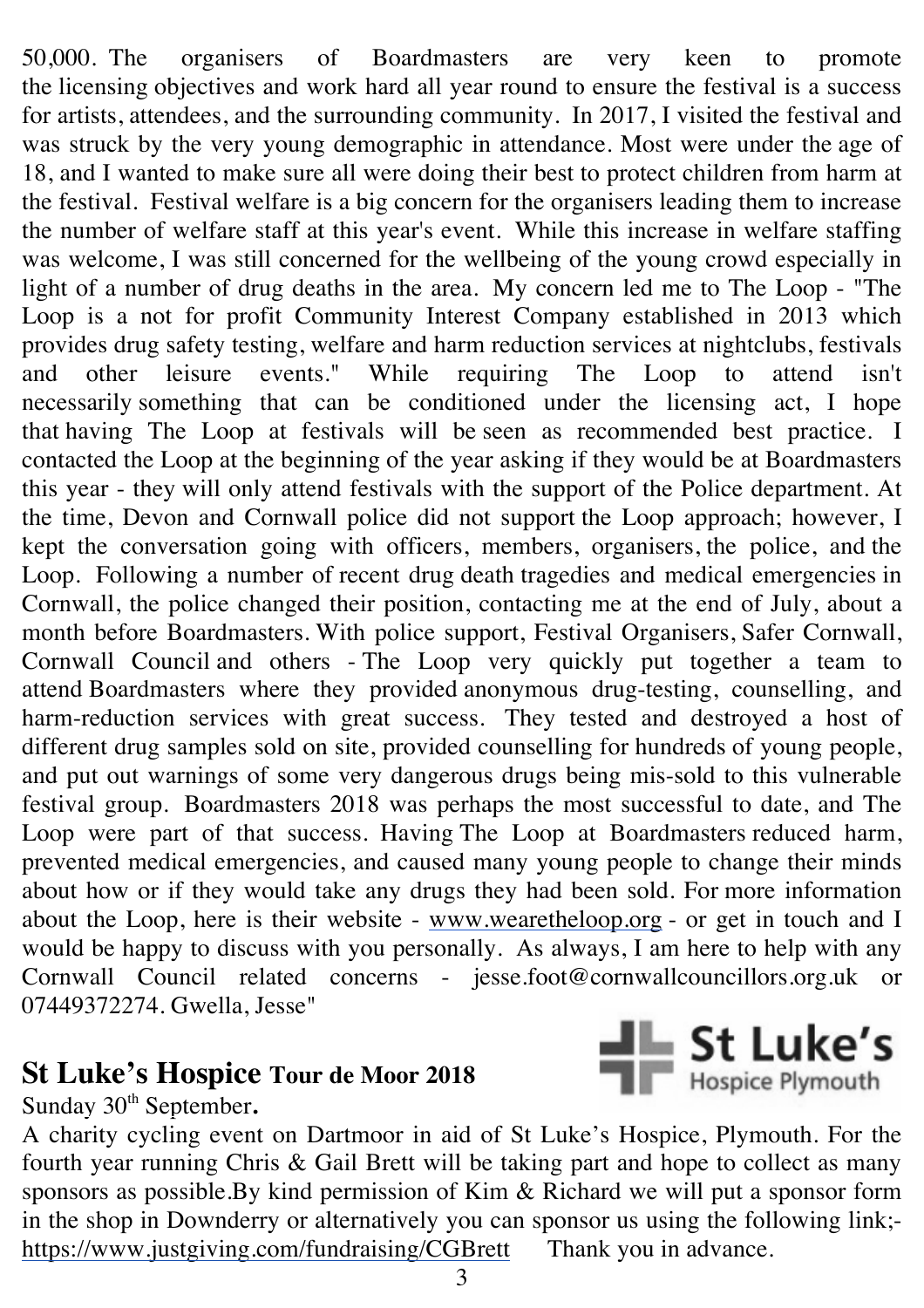## **The Zone a Fresh Expression off the Methodist Church in Downderry**

**The Chapel by the Sea** The service for September will be Suday 9th September. This will be a morning Circuit service at the end of a weekend at the chapel for youngsters from around the circuit. There will be refreshments after the service. We welcome everyone to join us.

## **Merchant Navy Day at Tideford**

A short ceremony will be held at the Royal British Legion War Memorial in Tideford **11.00am to 11.15am on Monday 3rd September** when the Red Ensign will be hoisted to commemorate **Merchant Navy Day**. We will remember the sacrifices all seafarers made during the 2 World Wars, the contribution they continue to make and the vital role our Merchant and Fishing fleets play in our economy today.

**Tideford and St Germans Royal British Legion** is proud to join over 400 organisations around the country that will fly the 'Red Duster', as it is affectionately called, on this designated Merchant Navy Day. The Mayor of Liskeard will attend. All are invited to join us. Coffee and cakes will be served afterwards.

#### **Fisherman's Mission**

The annual door to door collection in Hessenford for the Fishermen's Mission, also known as the Royal National Mission to Deep Sea Fishermen (RNMDSF), will take place in late September. A newly re-designed donation envelope will be left at every house and a volunteer will call to collect it within a few days. No resident of Cornwall can really be in any doubt about either the dangers facing the people working in the fishing industry or of the vital work of the Fishermen's Mission. If any encouragement do donate is needed, please take time to visit: http://www.fishermensmission.org.uk/ Every contribution helps and a taxpayer can donate the tax they have paid on it already, by completing the gift aid form on the envelope. Not everybody will either wish or be able to support this charity. If this applies to you, please leave out the envelope in a prominent position or return the envelope empty at collection time. This will save the collector's time and avoid their calling at your house repeatedly if you are not at home.

# **Grand Bring and Buy Book Sale**

Eliot Hall Community Centre, St Germans - Saturday 8th September 10 am - midday We hope you will take this opportunity to browse and buy from our wide range of books in excellent condition. We welcome donations of small quantities of books which you have read and would like to share with others.

Refreshments available. Proceeds to assist with the maintenance of the Eliot Hall.

# **Cornwall Hospice Care**

We hope to see you all at the first **BAKED POTATO LUNCH** of the season on **Thursday 13th September** 11.30am-1pm £5





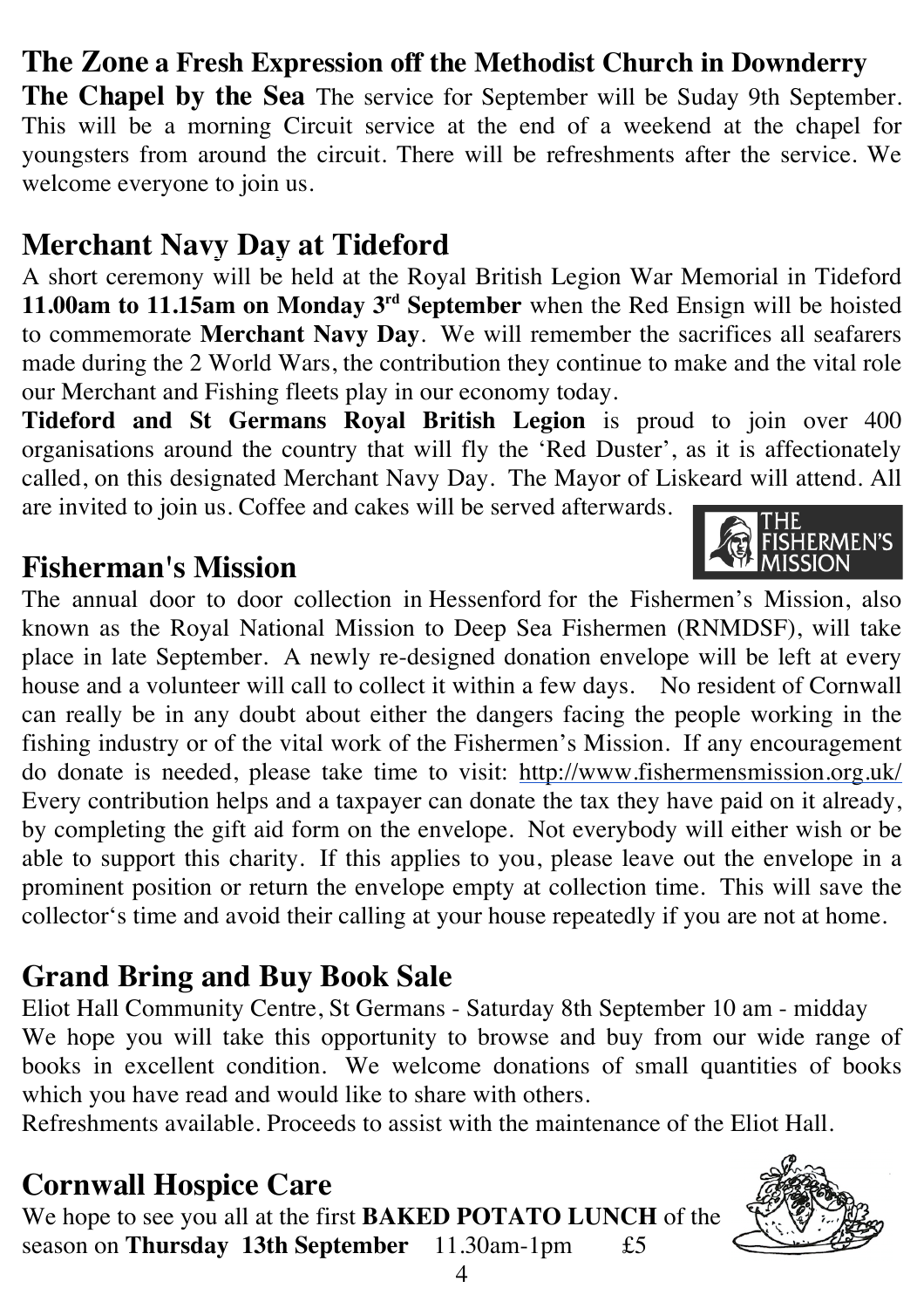#### **Hessenford WI**

The title of our talk was "Coastwatch in Cornwall "and it was given by Mr. David Parker who is a member of the National Coastwatch Institution and is based at Rame Head. He gave us a very interesting history of the service. It originated as the Coastguard to combat the loss of revenue to the King due to the activities of smugglers. Eventually in the early 1980s because of radar and the advances in technology, the Government decided to reduce visual watch and so many Coastguard Stations were closed. However as a result of a tragic accident off Bass Point, directly in front of the old station, the National Coastwatch Institution was formed in 1994.It is manned by volunteers who not only keep an eye on boats at sea, but also hang gliders and walkers. Weather conditions are also supplied to local radio stations. President Jackie Holland was pleased to tell us that our entry in Liskeard Show had received a Highly Commended Certificate. Our next meeting is Tuesday 4th September when our talk will be "Hadrian's Wall" by Kim Byles. Rose Gething

the **WI** 

#### **Downderry and Seaton Residents' Association**

- DASRA for short - has a newly elected Management Committee. We thought it useful for residents to know who we are so you can make contact, if you so wish. Laura Done - Chair; Dave Gatland - Vice Chair & Planning issues; Clare Glynn - Treasurer; Sandra Miles-Taylor - Secretary; Laurence Barnes & Maura Sawby. We can all be contacted on info@dasra.co.uk. We are a small committee and we hope to recruit new committee members over the coming months. Anyone interested in knowing more about joining us, please speak to any current member, or contact us at info@dasra.co.uk or phone Laura on 01503 250911. One of our first tasks is to get a DASRA website up and running. As well as keeping everyone up-to-date on what is going on in our area, we see the website as a resource to link residents to the many community organisations and local services that are active locally. If you would like your organisation to be profiled on the DASRA website, please contact us by email, info@dasra.co.uk . We are asking you to send us either a link to your own website, or if you do not have a website, to send us some copy describing what you do, with contact details, and we will include you on our list of local services. We plan to launch the website in early autumn, so we look forward to hearing from you as soon as possible. We will, of course, be able to add, and update, your details at a later date so do keep in touch. Laura Done

**Eliot Masonic Lodge** is next door to the Eliot Hall in the centre of St. Germans. We are holding an Open Day on 15th September at the Lodge building in the village. Visitors are invited to pop in between 2pm and 4pm when a Lodge member will be pleased to show people round and to explain a little of happens at meetings. The Lodge was established in 1867, originally meeting in the local pub until a suitable building was found in the village. There will be a complimentary cream tea and an opportunity to ask any questions you may have about Freemasonry in general or Eliot in particular.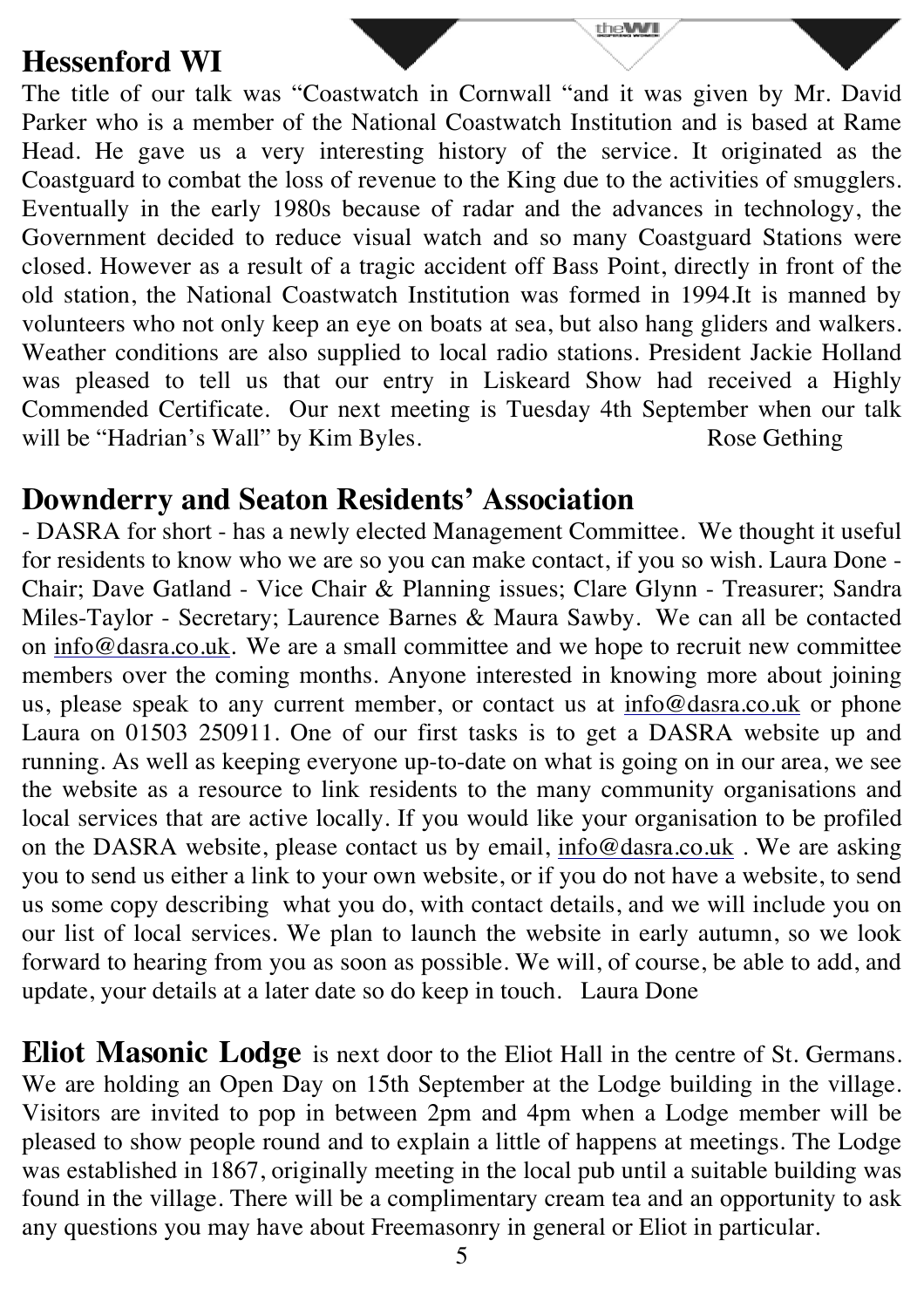## **St Nicolas Church Downderry events**

**Lunch and natter** : The companionable weekly Community Lunches at St Nicolas Church ,Downderry will restart on Wednesday 5<sup>th</sup> September at 12 noon. Come and enjoy a 3 course lunch and catch up with friends new and old. If you are new to the village it is a great way to get to know people , you do not have to be a, Church attendee so come and join us . There is no set fee but if you can please donate in the box at the rear of the Church .

**Coffee Morning , Soup and Pud Lunch and Charity stalls , Saturday September 15th 10.30-1.30,** .

This fundraiser gives you the chance to shop from charity stalls such as 'Save the Children', 'Cornwall hospice Care' and Breast Cancer Care ' and the ever popular yummy WI cake stall . Coffee and cake from 10.30. A selection of lovely homemade soups, bread and and puddings are available from noon . Of course there is a raffle as well . If you want to have a free charity stall please contact David Watters on 01503-250521. Free Entry , donations welcome .

#### **Best Practice**

The Quay Lane Surgery Patients Participation Group (PPG) presented the Doctors and Staff with a huge bouquet of flowers and thank you card for doing so well in the Doctors Surgery Ratings in England recently. Quay Lane Surgery were voted as the best practice in East Cornwall, 6th best practice in Cornwall and appear in the top 3% of best practices in England. The Patient Participation PPG feels that it is such a great achievement, particularly in the current climate; they are grateful for all the hard work that the team put in and for taking good care of all their patients. They say that this rating proves that Quay Lane Surgery is amongst the best in the country! On behalf of the Doctors and Staff the Practice Manager, Debbie Todd would like to say a huge thank you to the PPG Members for their endless and continued support. Debbie says that it is vital that we have the support of our patients, involving them in the design, planning and delivery of the services that we offer. This helps to keep the standards high and ensures that we offer the services that our patients need. We are delighted with our rating and that patients rate the service that we provide so highly.

#### **St Germans Priory Church**

Tuesday 25th September 2018 - By Arrangement with Carn to Cove Owdaydo Theatre presents ' Twisted Tales' This production is Three

different plays that will ask the same question, 'How far would you go to get what you want?' A dark comedy that was inspired by the cult series 'The Twilight Zone' and 'Inside Number Nine' Doors open at 6.45pm for pre performance wine/ soft drink £3.00 per glassPerformance starts at 7.30pm. Adults £10.00 Children 12+only. £7.00 Tickets available from St Germans. Community Shop, Piglets, Fore St, Saltash The Box office crbo.co.uk also telephone 01726879500 Parking at Port Eliot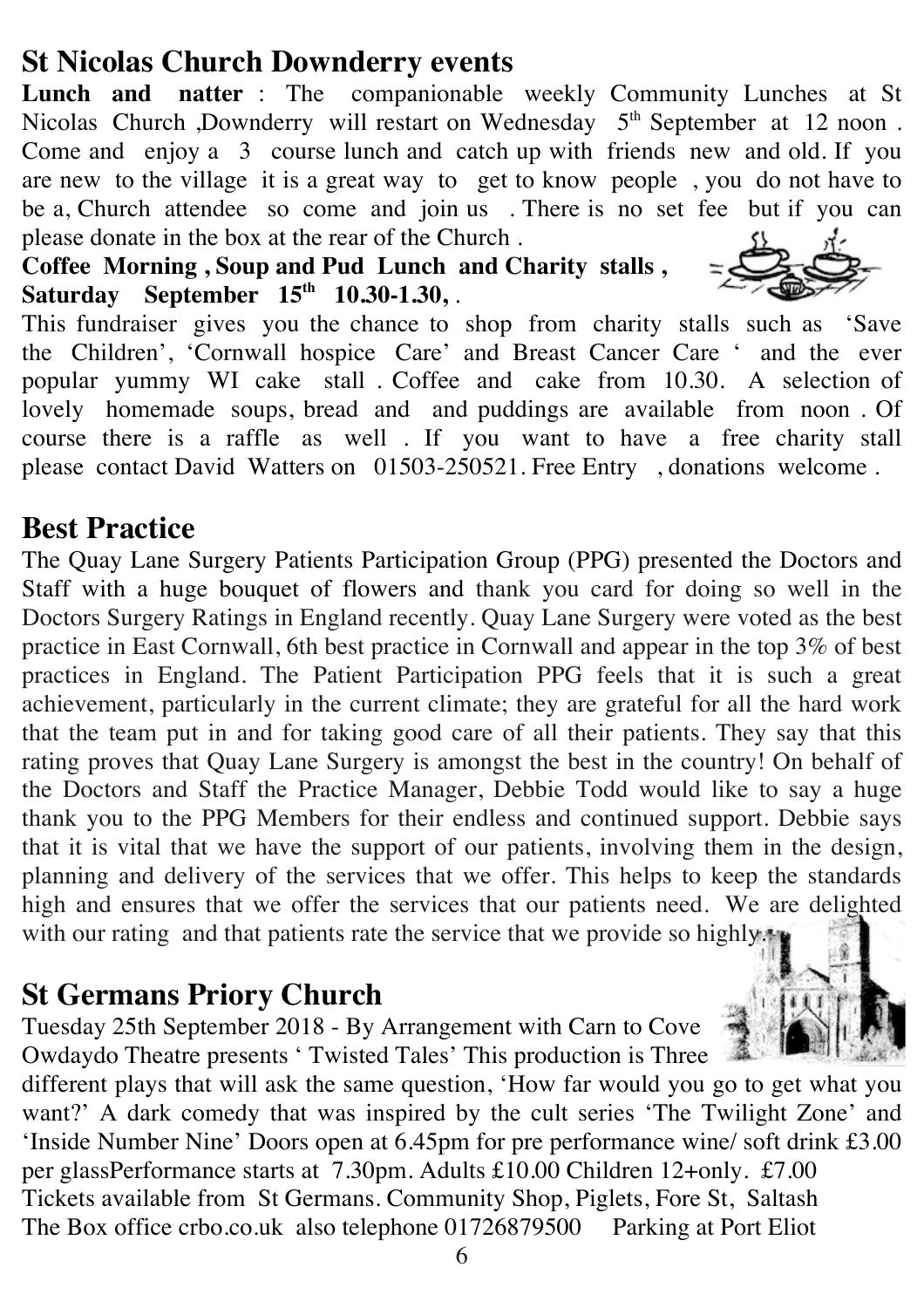## **Seaton Butterfly garden.**

We had a reasonably good turn out for the working party day, a big thank you to all of those who came to help. The weather was cooler, and the bin had been emptied, so we had a lot of filling up to do! The Garden is definitely looking much better, the next working party day is Monday 10th Sept, and we hope to keep going on the the second Mondays of the month, so we can continue to keep it great for the butterflies, bees and visitors. Don't worry if you don't know anything about gardening, and struggle to dig the persistent weeds, there's always things that need cutting or snipping back. If you could bring your own gardening gloves, and any portable gardening implements, it would be good, though I always have a few extra implements.

**St Germans Thursday Club** Yesterday afternoon (16th Aug) we had a very pleasant outing to Mt Edgecumbe - visiting the Barrow Centre (galleries/shops/cafe/fire engines!), and either strolling down to the lower garden, or using the very helpful shuttle-buggy. For a donation of 50p minimum, it makes the grounds doable for all. If you haven't been recently, do find out what's available. On a longer visit, we'll see more of the house and grounds, perhaps even explore the Folly. Our next trip on Thursday, 13th Sept. will be to the Otter Nursery at Brixton (just beyond Plymstock). Start time is 10:30 am at the Triangle, St Germans returning mid-to-end of the afternoon. Please phone Angela Williams to book - 230145. Then on the afternoon of 27th Sept we're in the Eliot Hall 2:30pm for Harvest Festival; please bring items for the Food Bank.



Contact Jenny Putt for more information: 230766. All are welcome; we would welcome a 'harvest' of more members! report by Sue Cousins 230106.

**Polbathic Players** We are recruiting again for our next panto in January - February. Please contact 07799 210730 or email polbathic.players@gmail.com if you are interested in acting (some call it that) or helping in ANY way.

## **Pub Theology 2018**

A chance to discuss ideas and thoughts about all matter of things theological. After a short introduction of 5 minutes, the conversation is open. We meet in the Eliot Arms, St Germans between 7.30pm and 9pm. Topics: Strange aspects of the Bible. July 18th - Tower of Babel, September 12th - Angels, October 10th - Israel: ancient and modern, November 14th - Exorcism All welcome! Richard Laugharne (01503-230333).

# **Thanks**

I would like to say thank you for all the support and friendship that I

received during the months when my husband, Richard Mellor, was ill in hospital, at his funeral and in the days that followed. This help has meant a great deal to me and my family, and is so very much appreciated. Jenny Mellor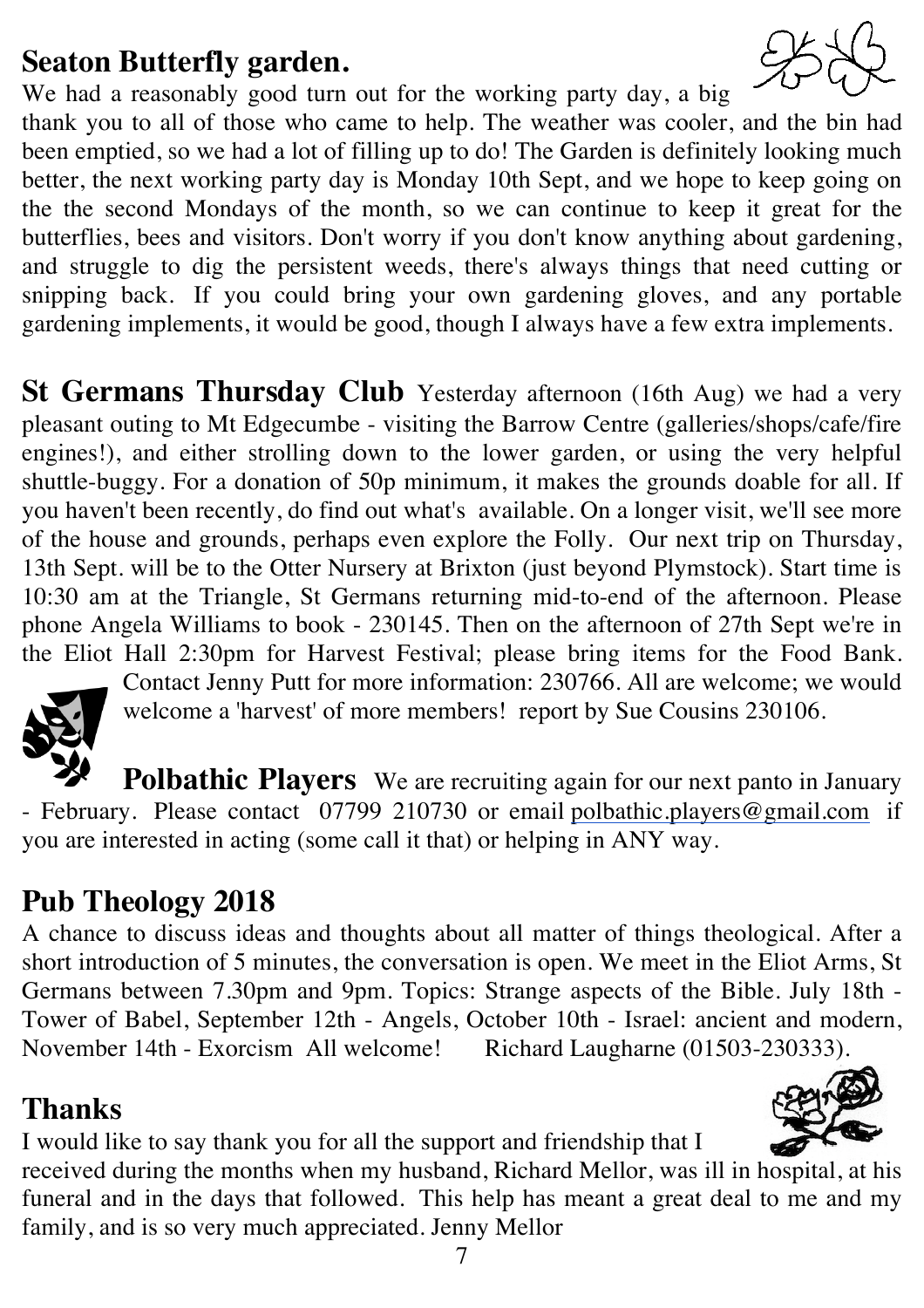#### **Hessenford News**

Isn't it lovely that we've got more **Congratulations** to start our news again this month and this time it's for **Zӧe** & her dogs, **Merlot** & **Rosco**,



**Downderry and Seaton Village Hall** The **COFFEE MORNING** on Tuesday 4<sup>th</sup> Sept at 10.00am, there are Tea Cakes back by popular demand - so come along for a chat and a lovely morning. On Sat 19th, is **the BIG BREAKFAST** and **AUTUMN PLANT SALE** always very popular. Turn up between 10.00am-1.00pm for your big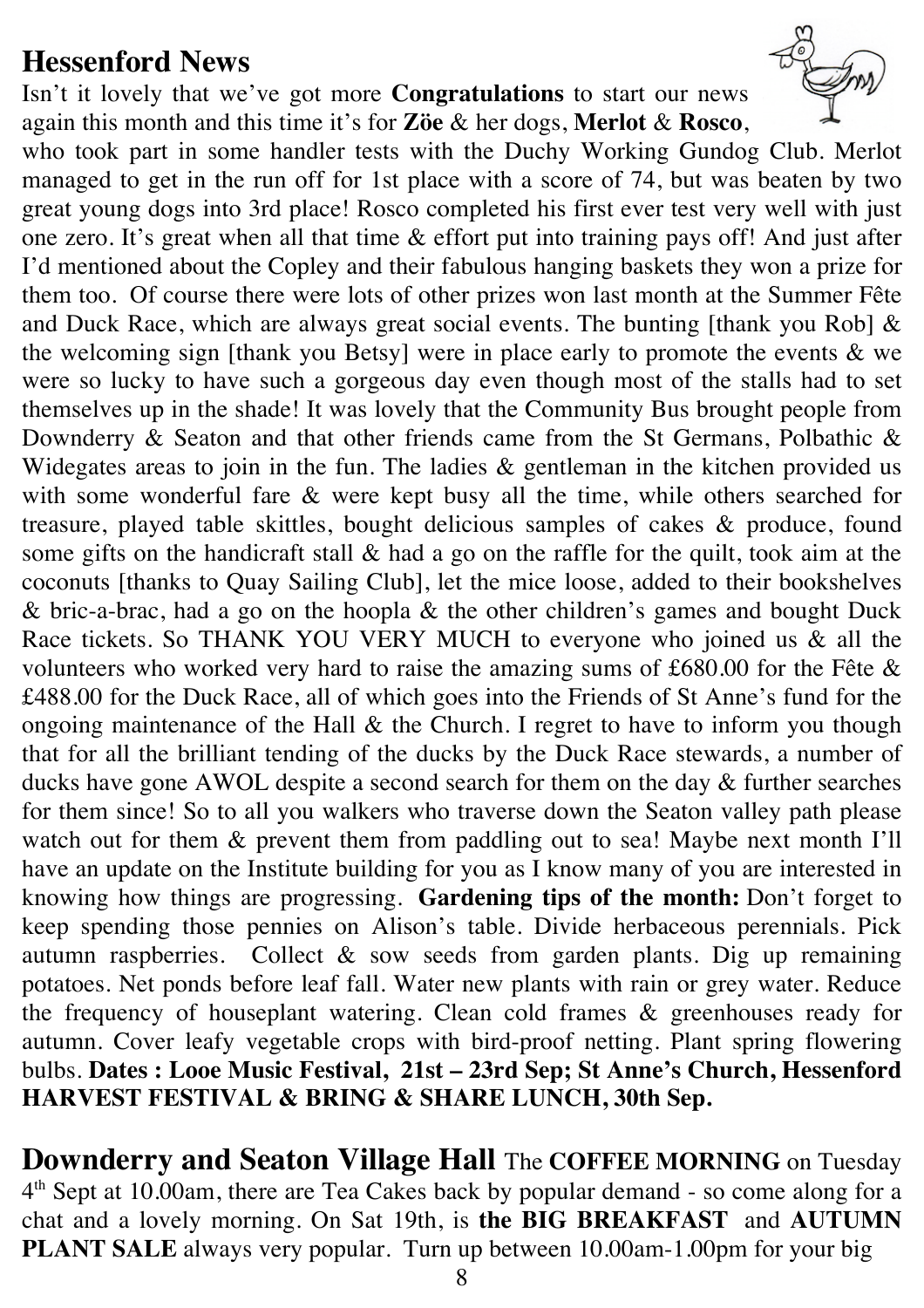plate of egg, bacon, beans, tomatoes, sausage, toast, tea or coffee, all for £4.95. Bring a few friends with you, so you can all enjoy the wonderful fry-up….and browse the bric-a brac stall. This is a double event, so whilst you are in the Hall, you can be thinking of brightening up your garden, there will be various plants to choose from, such as Polyanthus, Pansies, Violas, and perennials, don't leave it too late, as they sell very well. Heads up for **OCTOBER**9<sup>th</sup> Coffee Morning12<sup>th</sup> Carnival Week open meeting for all, 7.30, new ideas welcome  $20<sup>th</sup>$  Big Breakfast,  $26<sup>th</sup>$  Ninebarrow, innovative folk, back by popular demand. Booking form can be found on the facebook page – downderryandseatonvillagehall, from Monday 3<sup>rd</sup> Sept, and Booking Office is in the Village Hall, every Monday morning from  $3<sup>rd</sup>$  Sept 10.30-12, 28<sup>th</sup> Craft Fair... please contact Sue Slyfield 250811, if you would like a table. The cost is £10 for a full size



**GARDEN & PRODUCE SHOW 2018. CHILDREN'S CLASS & CUP WINNERS:-** 69. Garden up to  $7y/\text{o} - 1$ <sup>st</sup> Flynn & Alfie Leech,  $2^{nd}$  Isabel

Mander,  $3^{rd}$  Amelia Mander. 71. Stones Decorated with Shells -  $1^{st}$  Rosie Brown, 2<sup>nd</sup> Flynn & Alfie Leech, 3<sup>rd</sup> Flynn & Alfie Leech. 72. Picture of a Farm - 1<sup>st</sup> Rosie Brown, 2<sup>nd</sup> Isabel Mander, 3<sup>rd</sup> Chloe Adcock. 74. Needlework - 1<sup>st</sup> Evie Conn,  $2<sup>nd</sup> Evie Conn$ ,  $3<sup>rd</sup> Evie Conn$ . 76. Collage up to  $7y/o - 1<sup>st</sup> Rosie Brown$ . 77. Collage 8-12y/o – Isabel Mander. **M. Peat Cup (Classes 69-77):** – 1<sup>st</sup> Rosie Brown,

2<sup>nd</sup> = Evie Conn and Flynn & Alfie Leech, 4<sup>th</sup> Isabel Mander. **Mary & Dick Pearce Shield:**- 78. Animal from Vegetables - 1<sup>st</sup> Chloe Adcock, 2<sup>nd</sup> Amelia Mander, 3<sup>rd</sup> Toby Jefferis. **R W Warde Cup:**- 79 Cookery - 1<sup>st</sup> Unknown, 2<sup>nd</sup> Amelia Mander, 3<sup>rd</sup> Mathilda Hossack, 4<sup>th</sup> Verity Jefferis. Sue Langridge Cup:- 80 Creative Writing 5-7y/o – 1st Rosie Brown. **Ros Toms Shield:-** Tallest Sunflower up to 12y/o – 1st Steve Broad (grandson), 2nd Grace Russ. **Overall Children's Classes Winner:-** Rosie Brown. **Chris & Ray Bowden Trophy:-** Best Photograph – Isabel Mander. List of all Winners is on display on the noticeboard in the Hall porch.

#### **St Germans Flower and Vegetable Show results 2018**

This year the show was formally opened by Mr Michael Stephens, who was presented with a gift to mark the occasion by Annabel Robinson. Michael spent time viewing the exhibits and agreed they were very pleasing on the eye and everyone had worked hard with the exceptional weather conditions to be able to put something on the bench. Returning after a year hiatus it was great to have Tony Lister back on top form winning most points in several classes as well as the JOE SANDY Trophy for best exhibit in vegetables. Joining the show while in the village on holiday was David Akinwande who won trophy for Best Exhibit Children's Floral Art. We also welcomed other new exhibitors who showed their skills within their classes. Julia Vickers won most points in

Handicrafts with an amazing selection of knitted toys, garments and pin cushions, while Louise Coates, won best exhibit in Children's Photography and was placed in the Children's Cookery class. Young exhibitor Che Stephenson pulled out all

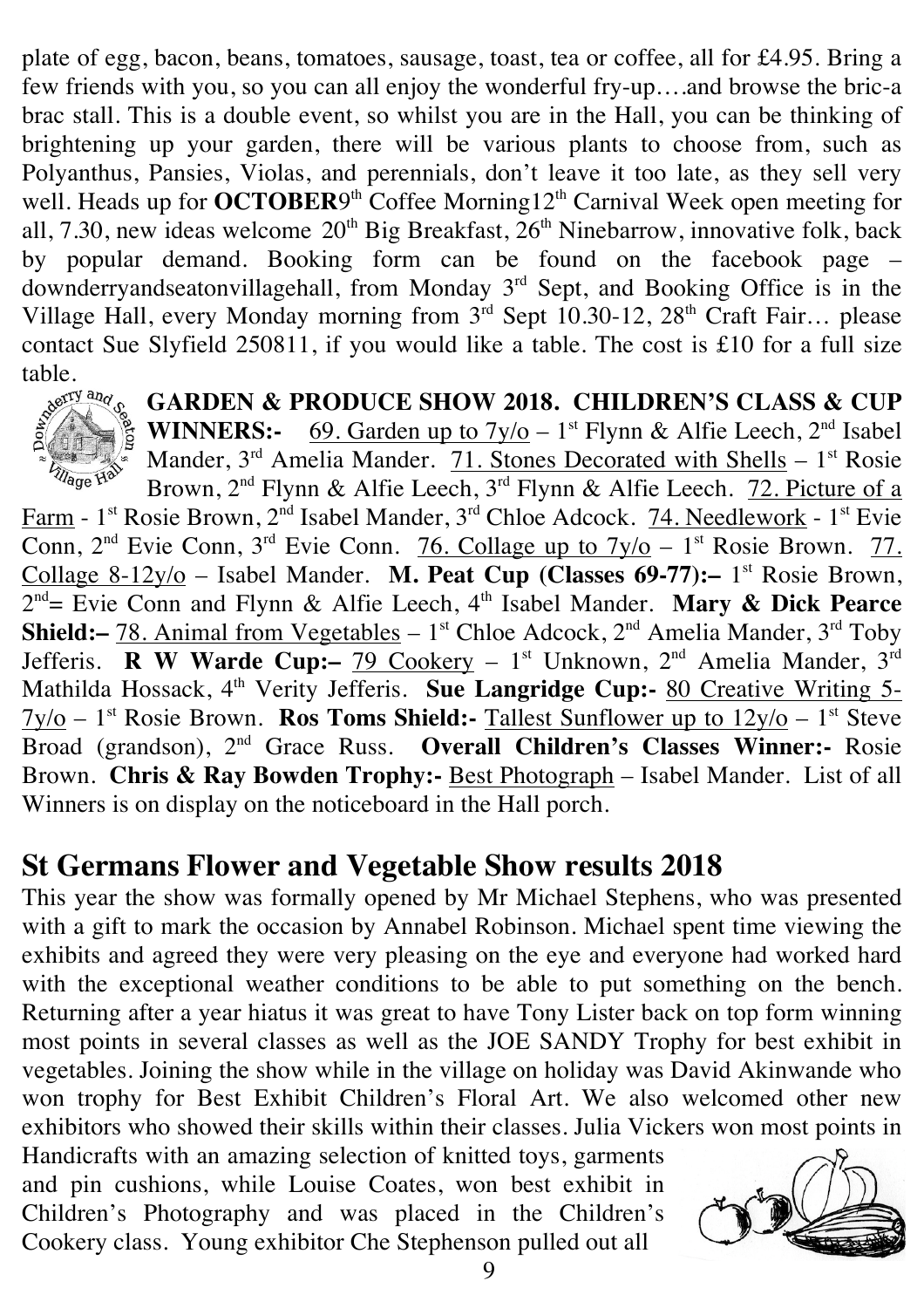the stops again this year and won 7 trophies and 9 awards including best exhibits in Children's Gardening and Cookery and he shared the DYER Trophy for Most Points in Flowers with Hilary Kilborn who entered beautiful blooms. Che also won the Cornwall Garden Society Gold Medal Certificate for a second year with his 3 Collerette dahlias. Exhibitors in the cookery classes cooked up a storm to tickle the judge's taste buds with 12 exhibits entered in the cake incorporating a vegetable class and increased numbers of entries in the jam and chutney classes. Glyn Anscombe won the trophy for Most Points in Cookery while Pat Hodge won the trophy for Best Exhibit in Cookery. Goff White's Best Exhibit in Art was a delight while Ken Gurr and Lizzy Stroud showed their photography skills off to perfection. Unfortunately due to the adverse temperatures floral entries were down this year, however, Jean Mills, Ann Drew and Mary Mortimore swept up the prizes in Floral Art with amazing arrangements. Teas and coffees were enjoyed throughout the afternoon and bargain purchases were enjoyed at the after show auction and raffle which was lead by Phil Searle with efficiency and great humour. All in all it was generally agreed that the show was another village success! **The St Germans Flower and Vegetable Show committee would like to extend their thanks to all those who exhibited or attended the show as well as thanks to everyone who helped 'behind the scenes'. Current Vacancy**– **Show Secretary** – having spent many years supporting our village shows it is with sadness that Margaret Walker has decided to step down as Show Secretary so if you can volunteer your time to help keep this show thriving please do get in touch. If you have some fresh ideas to help take the show forward towards its 50th year anniversary in 2021 or can spare a couple of hours around show time next year then **please do contact Margaret Walker on 01503 230471. 2018 awards - children's classes** *COMMITTEE CUP* Best Exhibit Children's Floral Art - **David Akinwande** *LISTER TROPHY* Best Exhibit Children's Gardening - **Che Stephenson** *JOAN BALL TROPHY* Best Exhibit Children's Cookery - **Che Stephenson** *CHILDREN'S CUP* Best Exhibit Children's Photography - **Louise Coates** *MINIATURE CUP* Best Exhibit Children's Art/Handicrafts - **Che Stephenson 2018 AWARDS – OPEN CLASSES** *RICHARDS CUP* Most Points Floral Art - **Mary Mortimore** *DENTON CUP* Best Exhibit Floral Art - **Ann Drew** *KILBURN CUP* Runner up Best Exhibit Floral Art - **Jean Mills** *FIZZ CUP* Visitors' Favourite Floral Art - **Jean Mills** *PRATTEN CUP* Best Cut Flower - **Che Stephenson** *CUMMINGS CUP* Best Pot Plant - **Anna Winter** *DYER TROPHY* Most Points Flowers - **Hilary Kilborn/Che Stephenson** *FOSTER CUP* Best Exhibit Flowers - **Che Stephenson** *THORNE TROPHY* Most Points Vegetables - **Tony Lister** *JOE SANDY TROPHY* Best Exhibit Vegetables - **Tony Lister** *MARTIN CUP* Most Points Cookery - **Glyn Anscombe** *DEREK & TERESA ELLIOT CUP* Best Exhibit Cookery - **Pat Hodge** *NANCEKIVELL CUP* - Most Points Handicrafts - **Julia Vickers** *RALPH SHOTTON TROPHY* Best Exhibit Handicrafts - **Anne Witton** *WALKER CUP* Best Exhibit Art - **Goff White** *GOVETT CUP* Most Points Photography - **Ken Gurr** *WALLACE TROPHY* Best Exhibit Photography - **Lizzy Stroud** *DOREEN NANCEKIVELL TROPHY* Most Points over all Classes - **Tony Lister** *CERTIFICATE & 1 YEAR MEMBERSHIP CORNWALL GARDEN SOCIETY* Best exhibit in Flowers - **Che Stephenson** *BANKSIAN MEDAL & CERTIFICATE ROYAL HORTICULTURAL SOCIETY* Highest points Flower & Vegetable Sections **Tony Lister**.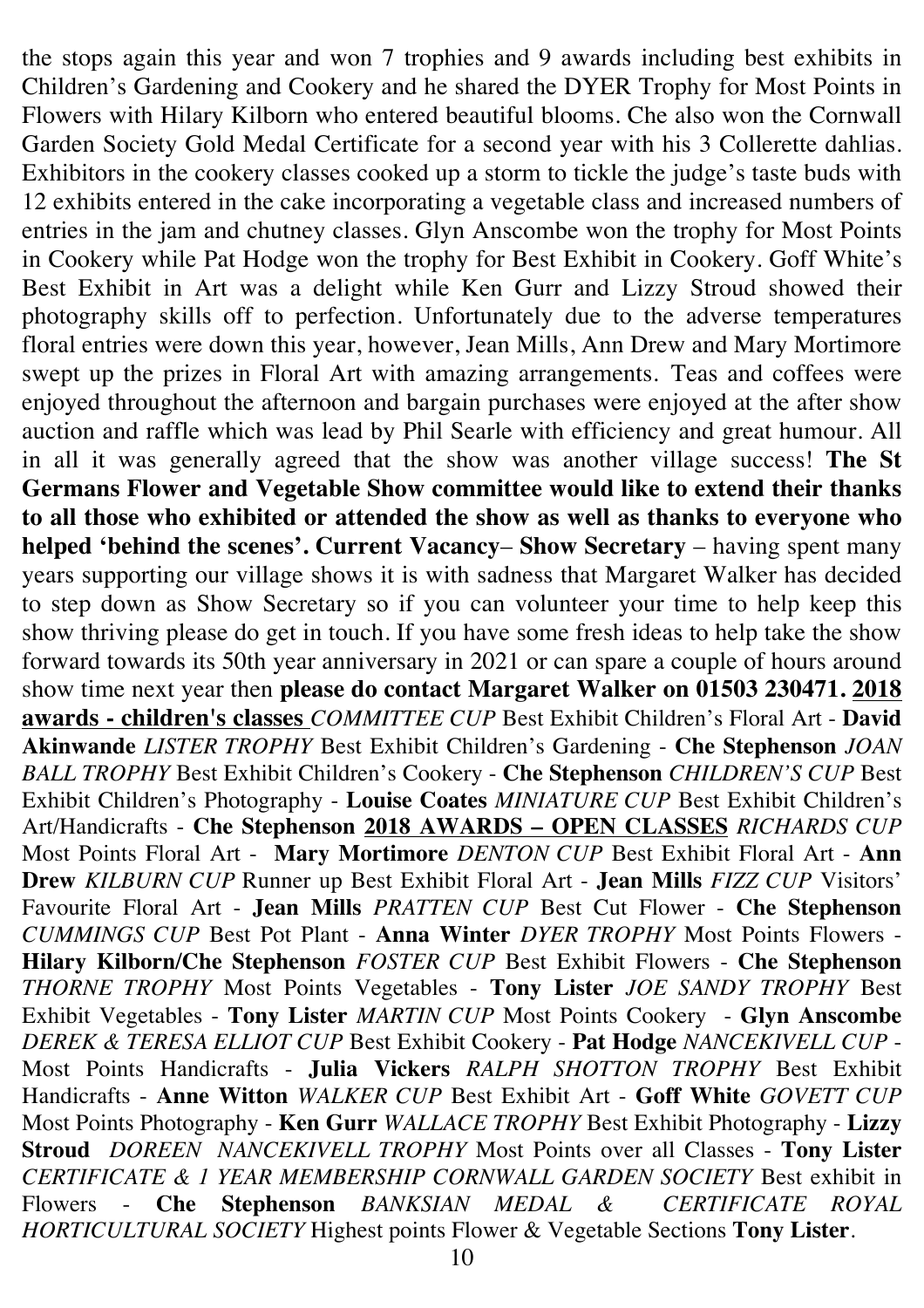# **Downderry and District Community Bus**

Our bus began operating in 1989 and we will celebrate it's 30th birthday next year. It's operation relies entirely on volunteers who help in many different ways. We now seek



some additional volunteers to help our bus to continue running for the next 30 years ! Specifically, we need someone to take telephone bookings for our trips.

This could be an individual or a couple with a telephone and answering machine. If you are interested in finding out more about this role, I would be pleased to hear from you.

Please contact Steve Liddicoat on 250356.

| <b>STAY</b><br><b>SINGLE</b><br><b>RETURN</b><br><b>SEPT</b><br>£3.80<br>4<br>Plymouth<br>9.30 am<br>4 Hours<br>£2.60<br>Tuesday<br>6<br>Liskeard<br>9.30 am<br>2 Hours<br>£1.80<br>£2.50<br>Thursday<br>8<br>2.25 Hours<br>£2.90<br>£3.20<br>Saturday<br><b>Trago Mills</b><br>2.00 pm<br>11<br>Tuesday<br>Plymouth<br>9.30 am<br>4 Hours<br>£2.60<br>£3.80<br>13<br>Liskeard<br>£2.50<br>9.30 am<br>£1.80<br>Thursday<br>2 Hours<br>14<br>Friday<br>£3.50<br>£5.00<br><b>TAVISTOCK</b><br>9.30 am<br>4 Hours<br>18<br>Tuesday<br>9.30 am<br>4 Hours<br>£3.80<br>Plymouth<br>£2.60<br>19<br>Wednesday<br><b>TRURO</b><br>9.30 am<br>£4.50<br>£6.00<br>4 Hours<br>20<br>Thursday<br>Liskeard<br>9.30 am<br>2 Hours<br>£1.80<br>£2.50<br>Coffee Morning + 300 club, Village Hall, 10.30-12.00 noon £1.00<br>Friday<br>21<br>10.00am<br>21<br>cost £8.50 Plus bus<br><b>Camel Valley Wine Tour</b><br>£6.50<br>Friday<br>tour 14:30, includes tasting+glass wine, stop at Burrough Arms lunch/picnic<br>9.30 am<br>25<br>4 Hours<br>£2.60<br>£3.80<br>Tuesday<br>Plymouth<br>Thursday<br>27<br>Liskeard<br>£1.80<br>£2.50<br>9.30 am<br>2 Hours<br>OCT<br>9.30 am<br>4 Hours<br>£3.80<br>Tuesday<br>2<br>Plymouth<br>£2.60<br>3<br>Wednesday<br><b>EXETER</b><br>£5.50<br>£7.00<br>9.30 am<br>4 Hours<br>4<br>Thursday<br>Liskeard<br>9.30 am<br>2 Hours<br>£1.80<br>£2.50<br>9<br>£2.60<br>£3.80<br>Tuesday<br>9.30 am<br>4 Hours<br>Plymouth<br>10<br>Tavistock Goosey Fair<br>return 3.00pm from Tavi<br>Wednesday<br>9.30 am<br>£5.50<br>11<br>2 Hours<br>£1.80<br>£2.50<br>Thursday<br>Liskeard<br>9.30 am<br>12<br>£4.00<br>£5.50<br>Friday<br><b>TOTNES</b><br>9.30 am<br>4 Hours<br>13<br>£3.20<br>Saturday<br><b>Trago Mills</b><br>2.00 pm<br>2.25 Hours<br>£2.90<br>16<br>£3.80<br>Tuesday<br>Plymouth<br>9.30 am<br>£2.60<br>4 Hours<br>17<br><b>TRURO</b><br>£4.50<br>£6.00<br>Wednesday<br>9.30 am<br>4 Hours<br>18<br>9.30 am<br>Thursday<br>Liskeard<br>2 Hours<br>£1.80<br>£2.50<br>19<br>Coffee Morning + 300 club, Village Hall, 10.30-12.00 noon £1.00<br>Friday<br>23<br>Plymouth<br>9.30 am<br>Tuesday<br>4 Hours<br>£2.60<br>£3.80<br>Liskeard<br>9.30 am<br>£1.80<br>£2.50<br>Thursday<br>25<br>2 Hours<br>Monday<br>AGM, 7.30pm, D+S Village Hall, nibbles afterwards<br>29<br>30<br>Plymouth<br>9.30 am<br>4 Hours<br>£2.60<br>£3.80<br>TO BOOK SEATS TELEPHONE DOWNDERRY (01503) 250118 Mon-Fri 9.00am-5.00pm | <b>DATE</b> |  | <b>DESTINATION</b> | <b>DEPART</b> | <b>LENGTH</b> | <b>FARES</b> |  |
|----------------------------------------------------------------------------------------------------------------------------------------------------------------------------------------------------------------------------------------------------------------------------------------------------------------------------------------------------------------------------------------------------------------------------------------------------------------------------------------------------------------------------------------------------------------------------------------------------------------------------------------------------------------------------------------------------------------------------------------------------------------------------------------------------------------------------------------------------------------------------------------------------------------------------------------------------------------------------------------------------------------------------------------------------------------------------------------------------------------------------------------------------------------------------------------------------------------------------------------------------------------------------------------------------------------------------------------------------------------------------------------------------------------------------------------------------------------------------------------------------------------------------------------------------------------------------------------------------------------------------------------------------------------------------------------------------------------------------------------------------------------------------------------------------------------------------------------------------------------------------------------------------------------------------------------------------------------------------------------------------------------------------------------------------------------------------------------------------------------------------------------------------------------------------------------------------------------------------------------------------------------------------------------------------------------------------------------------------------------------------------------------------------------------------------------|-------------|--|--------------------|---------------|---------------|--------------|--|
|                                                                                                                                                                                                                                                                                                                                                                                                                                                                                                                                                                                                                                                                                                                                                                                                                                                                                                                                                                                                                                                                                                                                                                                                                                                                                                                                                                                                                                                                                                                                                                                                                                                                                                                                                                                                                                                                                                                                                                                                                                                                                                                                                                                                                                                                                                                                                                                                                                        |             |  |                    |               |               |              |  |
|                                                                                                                                                                                                                                                                                                                                                                                                                                                                                                                                                                                                                                                                                                                                                                                                                                                                                                                                                                                                                                                                                                                                                                                                                                                                                                                                                                                                                                                                                                                                                                                                                                                                                                                                                                                                                                                                                                                                                                                                                                                                                                                                                                                                                                                                                                                                                                                                                                        |             |  |                    |               |               |              |  |
|                                                                                                                                                                                                                                                                                                                                                                                                                                                                                                                                                                                                                                                                                                                                                                                                                                                                                                                                                                                                                                                                                                                                                                                                                                                                                                                                                                                                                                                                                                                                                                                                                                                                                                                                                                                                                                                                                                                                                                                                                                                                                                                                                                                                                                                                                                                                                                                                                                        |             |  |                    |               |               |              |  |
|                                                                                                                                                                                                                                                                                                                                                                                                                                                                                                                                                                                                                                                                                                                                                                                                                                                                                                                                                                                                                                                                                                                                                                                                                                                                                                                                                                                                                                                                                                                                                                                                                                                                                                                                                                                                                                                                                                                                                                                                                                                                                                                                                                                                                                                                                                                                                                                                                                        |             |  |                    |               |               |              |  |
|                                                                                                                                                                                                                                                                                                                                                                                                                                                                                                                                                                                                                                                                                                                                                                                                                                                                                                                                                                                                                                                                                                                                                                                                                                                                                                                                                                                                                                                                                                                                                                                                                                                                                                                                                                                                                                                                                                                                                                                                                                                                                                                                                                                                                                                                                                                                                                                                                                        |             |  |                    |               |               |              |  |
|                                                                                                                                                                                                                                                                                                                                                                                                                                                                                                                                                                                                                                                                                                                                                                                                                                                                                                                                                                                                                                                                                                                                                                                                                                                                                                                                                                                                                                                                                                                                                                                                                                                                                                                                                                                                                                                                                                                                                                                                                                                                                                                                                                                                                                                                                                                                                                                                                                        |             |  |                    |               |               |              |  |
|                                                                                                                                                                                                                                                                                                                                                                                                                                                                                                                                                                                                                                                                                                                                                                                                                                                                                                                                                                                                                                                                                                                                                                                                                                                                                                                                                                                                                                                                                                                                                                                                                                                                                                                                                                                                                                                                                                                                                                                                                                                                                                                                                                                                                                                                                                                                                                                                                                        |             |  |                    |               |               |              |  |
|                                                                                                                                                                                                                                                                                                                                                                                                                                                                                                                                                                                                                                                                                                                                                                                                                                                                                                                                                                                                                                                                                                                                                                                                                                                                                                                                                                                                                                                                                                                                                                                                                                                                                                                                                                                                                                                                                                                                                                                                                                                                                                                                                                                                                                                                                                                                                                                                                                        |             |  |                    |               |               |              |  |
|                                                                                                                                                                                                                                                                                                                                                                                                                                                                                                                                                                                                                                                                                                                                                                                                                                                                                                                                                                                                                                                                                                                                                                                                                                                                                                                                                                                                                                                                                                                                                                                                                                                                                                                                                                                                                                                                                                                                                                                                                                                                                                                                                                                                                                                                                                                                                                                                                                        |             |  |                    |               |               |              |  |
|                                                                                                                                                                                                                                                                                                                                                                                                                                                                                                                                                                                                                                                                                                                                                                                                                                                                                                                                                                                                                                                                                                                                                                                                                                                                                                                                                                                                                                                                                                                                                                                                                                                                                                                                                                                                                                                                                                                                                                                                                                                                                                                                                                                                                                                                                                                                                                                                                                        |             |  |                    |               |               |              |  |
|                                                                                                                                                                                                                                                                                                                                                                                                                                                                                                                                                                                                                                                                                                                                                                                                                                                                                                                                                                                                                                                                                                                                                                                                                                                                                                                                                                                                                                                                                                                                                                                                                                                                                                                                                                                                                                                                                                                                                                                                                                                                                                                                                                                                                                                                                                                                                                                                                                        |             |  |                    |               |               |              |  |
|                                                                                                                                                                                                                                                                                                                                                                                                                                                                                                                                                                                                                                                                                                                                                                                                                                                                                                                                                                                                                                                                                                                                                                                                                                                                                                                                                                                                                                                                                                                                                                                                                                                                                                                                                                                                                                                                                                                                                                                                                                                                                                                                                                                                                                                                                                                                                                                                                                        |             |  |                    |               |               |              |  |
|                                                                                                                                                                                                                                                                                                                                                                                                                                                                                                                                                                                                                                                                                                                                                                                                                                                                                                                                                                                                                                                                                                                                                                                                                                                                                                                                                                                                                                                                                                                                                                                                                                                                                                                                                                                                                                                                                                                                                                                                                                                                                                                                                                                                                                                                                                                                                                                                                                        |             |  |                    |               |               |              |  |
|                                                                                                                                                                                                                                                                                                                                                                                                                                                                                                                                                                                                                                                                                                                                                                                                                                                                                                                                                                                                                                                                                                                                                                                                                                                                                                                                                                                                                                                                                                                                                                                                                                                                                                                                                                                                                                                                                                                                                                                                                                                                                                                                                                                                                                                                                                                                                                                                                                        |             |  |                    |               |               |              |  |
|                                                                                                                                                                                                                                                                                                                                                                                                                                                                                                                                                                                                                                                                                                                                                                                                                                                                                                                                                                                                                                                                                                                                                                                                                                                                                                                                                                                                                                                                                                                                                                                                                                                                                                                                                                                                                                                                                                                                                                                                                                                                                                                                                                                                                                                                                                                                                                                                                                        |             |  |                    |               |               |              |  |
|                                                                                                                                                                                                                                                                                                                                                                                                                                                                                                                                                                                                                                                                                                                                                                                                                                                                                                                                                                                                                                                                                                                                                                                                                                                                                                                                                                                                                                                                                                                                                                                                                                                                                                                                                                                                                                                                                                                                                                                                                                                                                                                                                                                                                                                                                                                                                                                                                                        |             |  |                    |               |               |              |  |
|                                                                                                                                                                                                                                                                                                                                                                                                                                                                                                                                                                                                                                                                                                                                                                                                                                                                                                                                                                                                                                                                                                                                                                                                                                                                                                                                                                                                                                                                                                                                                                                                                                                                                                                                                                                                                                                                                                                                                                                                                                                                                                                                                                                                                                                                                                                                                                                                                                        |             |  |                    |               |               |              |  |
|                                                                                                                                                                                                                                                                                                                                                                                                                                                                                                                                                                                                                                                                                                                                                                                                                                                                                                                                                                                                                                                                                                                                                                                                                                                                                                                                                                                                                                                                                                                                                                                                                                                                                                                                                                                                                                                                                                                                                                                                                                                                                                                                                                                                                                                                                                                                                                                                                                        |             |  |                    |               |               |              |  |
|                                                                                                                                                                                                                                                                                                                                                                                                                                                                                                                                                                                                                                                                                                                                                                                                                                                                                                                                                                                                                                                                                                                                                                                                                                                                                                                                                                                                                                                                                                                                                                                                                                                                                                                                                                                                                                                                                                                                                                                                                                                                                                                                                                                                                                                                                                                                                                                                                                        |             |  |                    |               |               |              |  |
|                                                                                                                                                                                                                                                                                                                                                                                                                                                                                                                                                                                                                                                                                                                                                                                                                                                                                                                                                                                                                                                                                                                                                                                                                                                                                                                                                                                                                                                                                                                                                                                                                                                                                                                                                                                                                                                                                                                                                                                                                                                                                                                                                                                                                                                                                                                                                                                                                                        |             |  |                    |               |               |              |  |
|                                                                                                                                                                                                                                                                                                                                                                                                                                                                                                                                                                                                                                                                                                                                                                                                                                                                                                                                                                                                                                                                                                                                                                                                                                                                                                                                                                                                                                                                                                                                                                                                                                                                                                                                                                                                                                                                                                                                                                                                                                                                                                                                                                                                                                                                                                                                                                                                                                        |             |  |                    |               |               |              |  |
|                                                                                                                                                                                                                                                                                                                                                                                                                                                                                                                                                                                                                                                                                                                                                                                                                                                                                                                                                                                                                                                                                                                                                                                                                                                                                                                                                                                                                                                                                                                                                                                                                                                                                                                                                                                                                                                                                                                                                                                                                                                                                                                                                                                                                                                                                                                                                                                                                                        |             |  |                    |               |               |              |  |
|                                                                                                                                                                                                                                                                                                                                                                                                                                                                                                                                                                                                                                                                                                                                                                                                                                                                                                                                                                                                                                                                                                                                                                                                                                                                                                                                                                                                                                                                                                                                                                                                                                                                                                                                                                                                                                                                                                                                                                                                                                                                                                                                                                                                                                                                                                                                                                                                                                        |             |  |                    |               |               |              |  |
|                                                                                                                                                                                                                                                                                                                                                                                                                                                                                                                                                                                                                                                                                                                                                                                                                                                                                                                                                                                                                                                                                                                                                                                                                                                                                                                                                                                                                                                                                                                                                                                                                                                                                                                                                                                                                                                                                                                                                                                                                                                                                                                                                                                                                                                                                                                                                                                                                                        |             |  |                    |               |               |              |  |
|                                                                                                                                                                                                                                                                                                                                                                                                                                                                                                                                                                                                                                                                                                                                                                                                                                                                                                                                                                                                                                                                                                                                                                                                                                                                                                                                                                                                                                                                                                                                                                                                                                                                                                                                                                                                                                                                                                                                                                                                                                                                                                                                                                                                                                                                                                                                                                                                                                        |             |  |                    |               |               |              |  |
|                                                                                                                                                                                                                                                                                                                                                                                                                                                                                                                                                                                                                                                                                                                                                                                                                                                                                                                                                                                                                                                                                                                                                                                                                                                                                                                                                                                                                                                                                                                                                                                                                                                                                                                                                                                                                                                                                                                                                                                                                                                                                                                                                                                                                                                                                                                                                                                                                                        |             |  |                    |               |               |              |  |
|                                                                                                                                                                                                                                                                                                                                                                                                                                                                                                                                                                                                                                                                                                                                                                                                                                                                                                                                                                                                                                                                                                                                                                                                                                                                                                                                                                                                                                                                                                                                                                                                                                                                                                                                                                                                                                                                                                                                                                                                                                                                                                                                                                                                                                                                                                                                                                                                                                        |             |  |                    |               |               |              |  |
|                                                                                                                                                                                                                                                                                                                                                                                                                                                                                                                                                                                                                                                                                                                                                                                                                                                                                                                                                                                                                                                                                                                                                                                                                                                                                                                                                                                                                                                                                                                                                                                                                                                                                                                                                                                                                                                                                                                                                                                                                                                                                                                                                                                                                                                                                                                                                                                                                                        |             |  |                    |               |               |              |  |
|                                                                                                                                                                                                                                                                                                                                                                                                                                                                                                                                                                                                                                                                                                                                                                                                                                                                                                                                                                                                                                                                                                                                                                                                                                                                                                                                                                                                                                                                                                                                                                                                                                                                                                                                                                                                                                                                                                                                                                                                                                                                                                                                                                                                                                                                                                                                                                                                                                        |             |  |                    |               |               |              |  |
|                                                                                                                                                                                                                                                                                                                                                                                                                                                                                                                                                                                                                                                                                                                                                                                                                                                                                                                                                                                                                                                                                                                                                                                                                                                                                                                                                                                                                                                                                                                                                                                                                                                                                                                                                                                                                                                                                                                                                                                                                                                                                                                                                                                                                                                                                                                                                                                                                                        |             |  |                    |               |               |              |  |
|                                                                                                                                                                                                                                                                                                                                                                                                                                                                                                                                                                                                                                                                                                                                                                                                                                                                                                                                                                                                                                                                                                                                                                                                                                                                                                                                                                                                                                                                                                                                                                                                                                                                                                                                                                                                                                                                                                                                                                                                                                                                                                                                                                                                                                                                                                                                                                                                                                        |             |  |                    |               |               |              |  |
|                                                                                                                                                                                                                                                                                                                                                                                                                                                                                                                                                                                                                                                                                                                                                                                                                                                                                                                                                                                                                                                                                                                                                                                                                                                                                                                                                                                                                                                                                                                                                                                                                                                                                                                                                                                                                                                                                                                                                                                                                                                                                                                                                                                                                                                                                                                                                                                                                                        |             |  |                    |               |               |              |  |
|                                                                                                                                                                                                                                                                                                                                                                                                                                                                                                                                                                                                                                                                                                                                                                                                                                                                                                                                                                                                                                                                                                                                                                                                                                                                                                                                                                                                                                                                                                                                                                                                                                                                                                                                                                                                                                                                                                                                                                                                                                                                                                                                                                                                                                                                                                                                                                                                                                        | Tuesday     |  |                    |               |               |              |  |
|                                                                                                                                                                                                                                                                                                                                                                                                                                                                                                                                                                                                                                                                                                                                                                                                                                                                                                                                                                                                                                                                                                                                                                                                                                                                                                                                                                                                                                                                                                                                                                                                                                                                                                                                                                                                                                                                                                                                                                                                                                                                                                                                                                                                                                                                                                                                                                                                                                        |             |  |                    |               |               |              |  |
| Under 5's to be accompanied by a responsible adult.                                                                                                                                                                                                                                                                                                                                                                                                                                                                                                                                                                                                                                                                                                                                                                                                                                                                                                                                                                                                                                                                                                                                                                                                                                                                                                                                                                                                                                                                                                                                                                                                                                                                                                                                                                                                                                                                                                                                                                                                                                                                                                                                                                                                                                                                                                                                                                                    |             |  |                    |               |               |              |  |